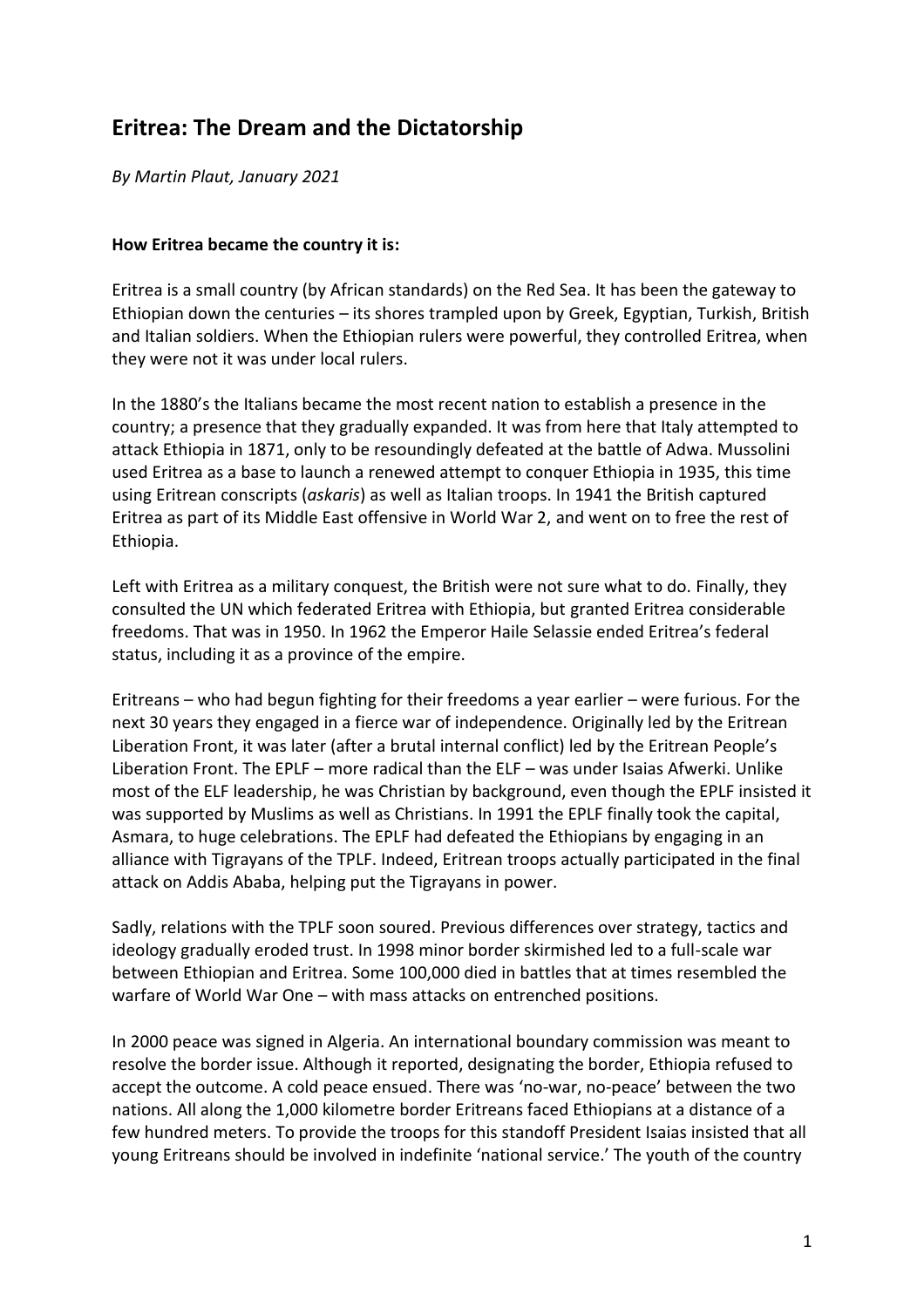was trapped in the military, with no escape. Many fled to Sudan or Ethiopia, rather than live their lives in a foxhole on a desert mountainside.

In 2018 the Tigrayans lost control of Ethiopia, which they had ruled via a system of 'ethnic federalism.' This meant that each of Ethiopia's main ethnic groups were encouraged to establish their own parties and exercise considerable autonomy. Behind the scenes these ethnic parties were effectively controlled by TPLF party members. By 2018 this system collapsed. Prime Minister Abiy Ahmed (an Oromo – Ethiopia's largest ethnic minority) came to power.

President Isaias saw his chance, and cemented a deal with Abiy. This allowed for a new vision of the Horn of Africa in which Ethiopia and Eritrea were in lockstep – at the expense of the Tigrayans. The current conflict between Ethiopia and Eritrea (on the one side) and Tigray (on the other) is an outcome of this understanding. How it plays out is impossible to predict, but so far it appears to be dragging both Abiy and Isaias into a military quagmire. Could this be their 'Vietnam'?

## **The Eritrean dictatorship**

How did a movement – the EPLF – which fought for 30 years to liberate Eritrea, become among the most repressive political organisations in the world? The EPLF (now renamed the PFDJ) is the brainchild of Isaias Afwerki. He is a shrewd, skilful and highly manipulative personality. He is also someone who brooks no opposition, of any kind.

For the EPLF to win against the Ethiopian state took a titanic struggle and absolute discipline. Isaias, who was went to be trained in Mao's China during the cultural revolution, learned how to control the movement. When he returned from his training and broke with the ELF – the original liberation movement – he organised a party within the party. The inner party, known unofficially as the 'People's Party', formed an elite that took all the real decisions. The EPLF was just a rubber-stamp.

A second system was put in place (which still exists) called zero 3 and zero 9. One was a system of scrutiny and reporting, which went down to the smallest village and extended family. The other spread rumours against people the party disapproved of. Once a dissident was discovered, their reputation ruined, they were then ruthlessly punished. This might have been justified when Eritreans were facing Ethiopia – with ten times its population, and a military armed first by the USA and then the Soviet Union. But it has since been retained and reinforced. The system of spying and spreading malicious rumours continues to this day – both inside Eritrea and in the diaspora across the world.

Today Eritrea is probably the most dictatorial regime in Africa. It's approximately 3.5 million people have little, if any, of the most basic freedoms (No-one is sure of the population; there's been no census since independence.)

Eritrea has no:

• Constitution